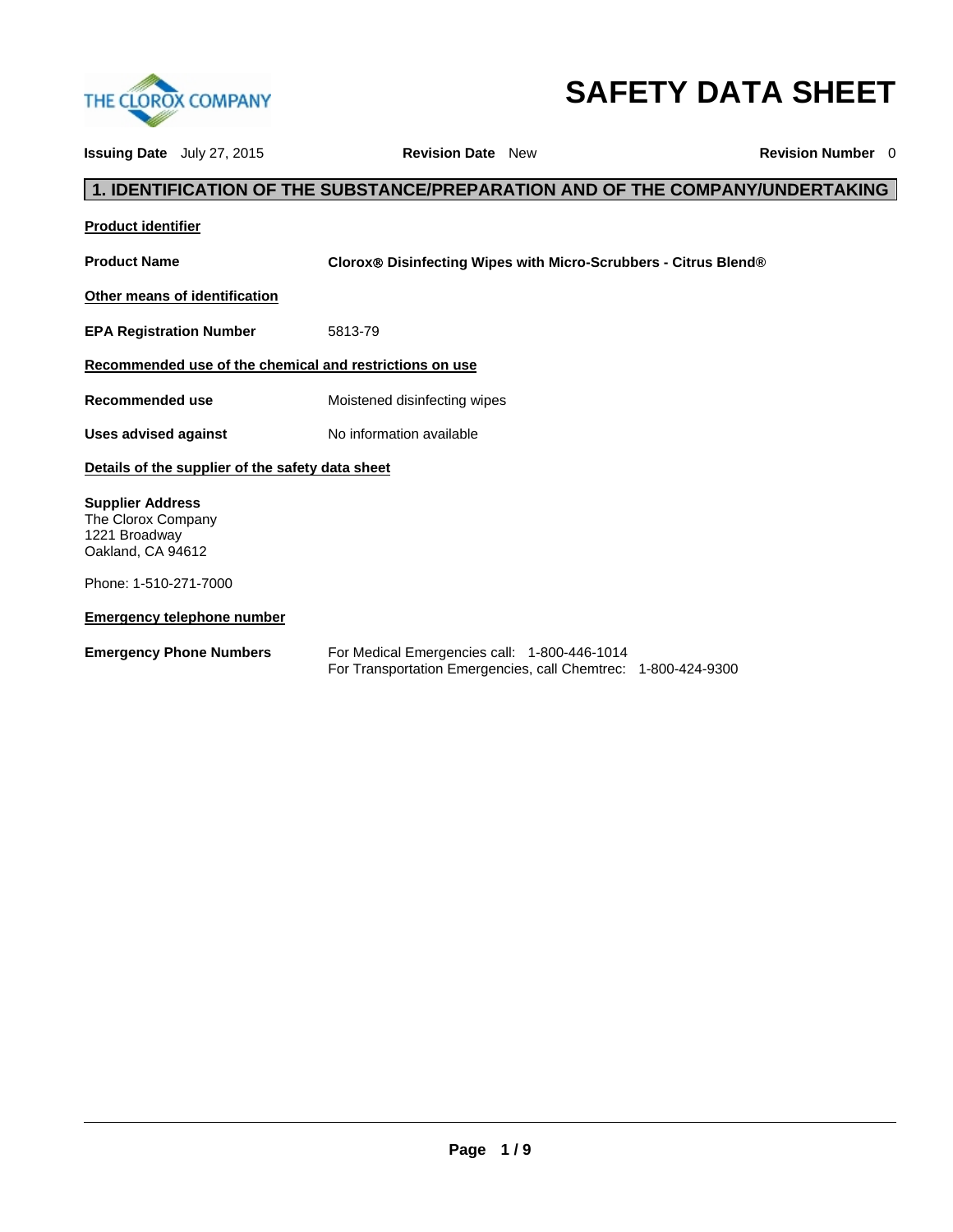# **2. HAZARDS IDENTIFICATION**

## **Classification**

This product is not considered hazardous by the 2012 OSHA Hazard Communication Standard (29 CFR 1910.1200).

## **GHS Label elements, including precautionary statements**

## **Emergency Overview**

This product is not considered hazardous by the 2012 OSHA Hazard Communication Standard (29 CFR 1910.1200).

**Appearance** Clear, colorless liquid absorbed into white, non-woven wipes **Physical State** Thin liquid absorbed into non-woven wipes

**Odor** Citrus, lemon, lime

# **Precautionary Statements - Prevention**

None

#### **Precautionary Statements - Response**  None

**Precautionary Statements - Storage**  None

## **Precautionary Statements - Disposal**  None

**Hazards not otherwise classified (HNOC)**  Not applicable

## **Unknown Toxicity**

20% of the mixture consists of ingredient(s) of unknown toxicity

## **Other information**

No information available

## **Interactions with Other Chemicals**

No information available.

# **3. COMPOSITION/INFORMATION ON INGREDIENTS**

| <b>Chemical Name</b>                                                            | CAS No.    | Weight %    | <b>Trade Secret</b> |
|---------------------------------------------------------------------------------|------------|-------------|---------------------|
| Ethylene glycol monohexyl ether                                                 | 112-25-4   | $1 - 5$     |                     |
| n-Alkyl (68% C12, 32% C14) dimethyl ethylbenzyl<br>ammonium chloride            | 85409-23-0 | $0.1 - 0.2$ |                     |
| n-Alkyl (5% C12, 60% C14, 30% C16, 5% C18)<br>dimethyl benzyl ammonium chloride | 53516-76-0 | $0.1 - 0.2$ |                     |

\* The exact percentage (concentration) of composition has been withheld as a trade secret.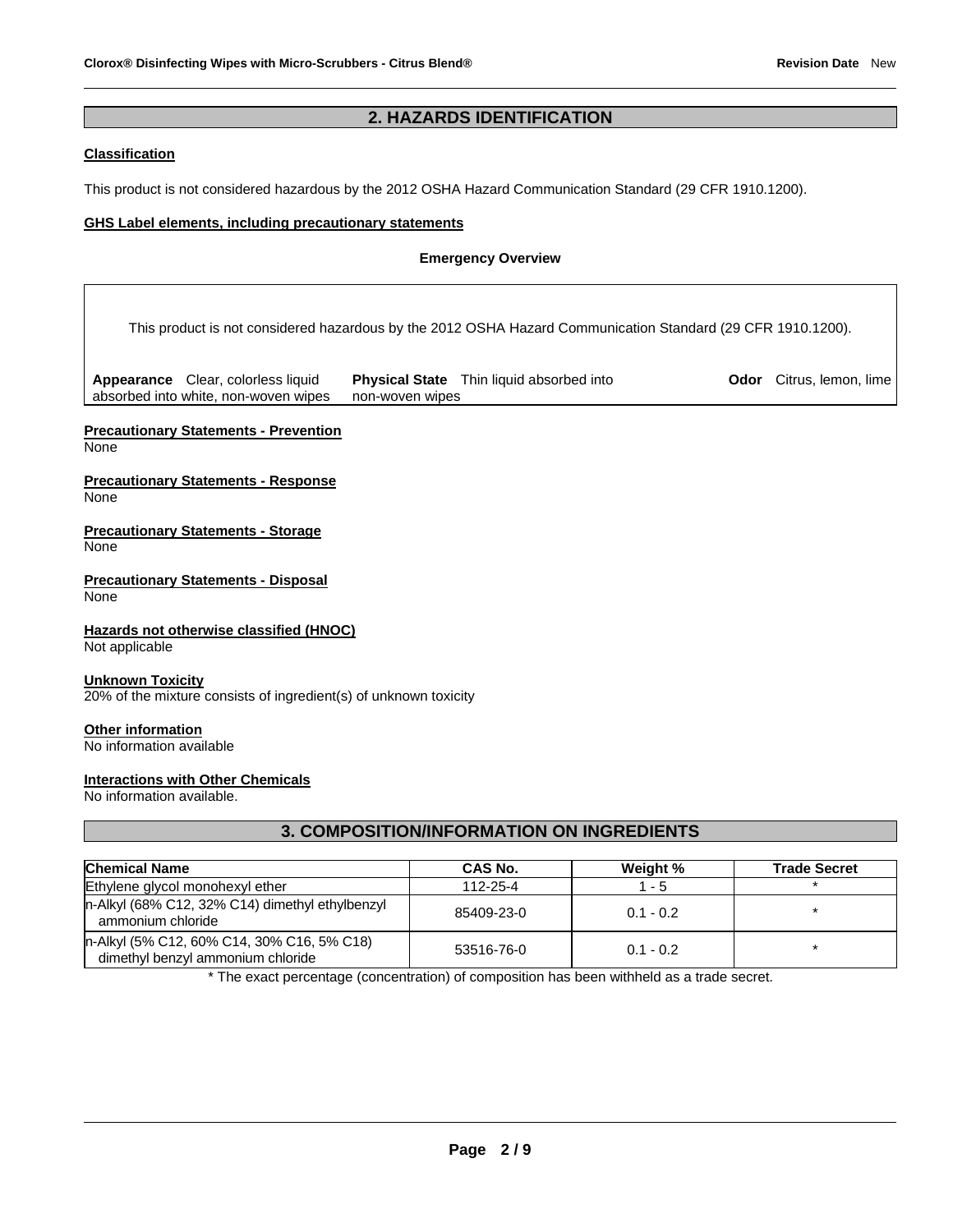# **4. FIRST AID MEASURES**

## **First aid measures**

| <b>General Advice</b>                                       | Show this safety data sheet to the doctor in attendance.                                                                                                                                                                                                |  |
|-------------------------------------------------------------|---------------------------------------------------------------------------------------------------------------------------------------------------------------------------------------------------------------------------------------------------------|--|
| <b>Eye Contact</b>                                          | Hold eye open and rinse slowly and gently with water for 15 - 20 minutes. If present, remove<br>contact lenses after the first 5 minutes of rinsing, then continue rinsing eye. Call a poison<br>control center or doctor for further treatment advice. |  |
| <b>Skin Contact</b>                                         | Rinse skin with plenty of water. If irritation persists, call a doctor.                                                                                                                                                                                 |  |
| <b>Inhalation</b>                                           | Move to fresh air. If breathing problems develop, call a doctor.                                                                                                                                                                                        |  |
| Ingestion                                                   | Drink a glassful of water. Call a doctor or poison control center.                                                                                                                                                                                      |  |
| Most important symptoms and effects, both acute and delayed |                                                                                                                                                                                                                                                         |  |
| <b>Most Important Symptoms and</b><br><b>Effects</b>        | Liquid may cause eye irritation.                                                                                                                                                                                                                        |  |
|                                                             | Indication of any immediate medical attention and special treatment needed                                                                                                                                                                              |  |
| <b>Notes to Physician</b>                                   | Treat symptomatically.                                                                                                                                                                                                                                  |  |

# **5. FIRE-FIGHTING MEASURES**

# **Suitable Extinguishing Media**

Use extinguishing measures that are appropriate to local circumstances and the surrounding environment.

## **Unsuitable Extinguishing Media**

CAUTION: Use of water spray when fighting fire may be inefficient.

## **Specific Hazards Arising from the Chemical**

#### **Hazardous Combustion Products**  Oxides of carbon.

## **Explosion Data**

**Sensitivity to Mechanical Impact No.** 

**Sensitivity to Static Discharge Mo.** 

## **Protective equipment and precautions for firefighters**

As in any fire, wear self-contained breathing apparatus pressure-demand, MSHA/NIOSH (approved or equivalent) and full protective gear.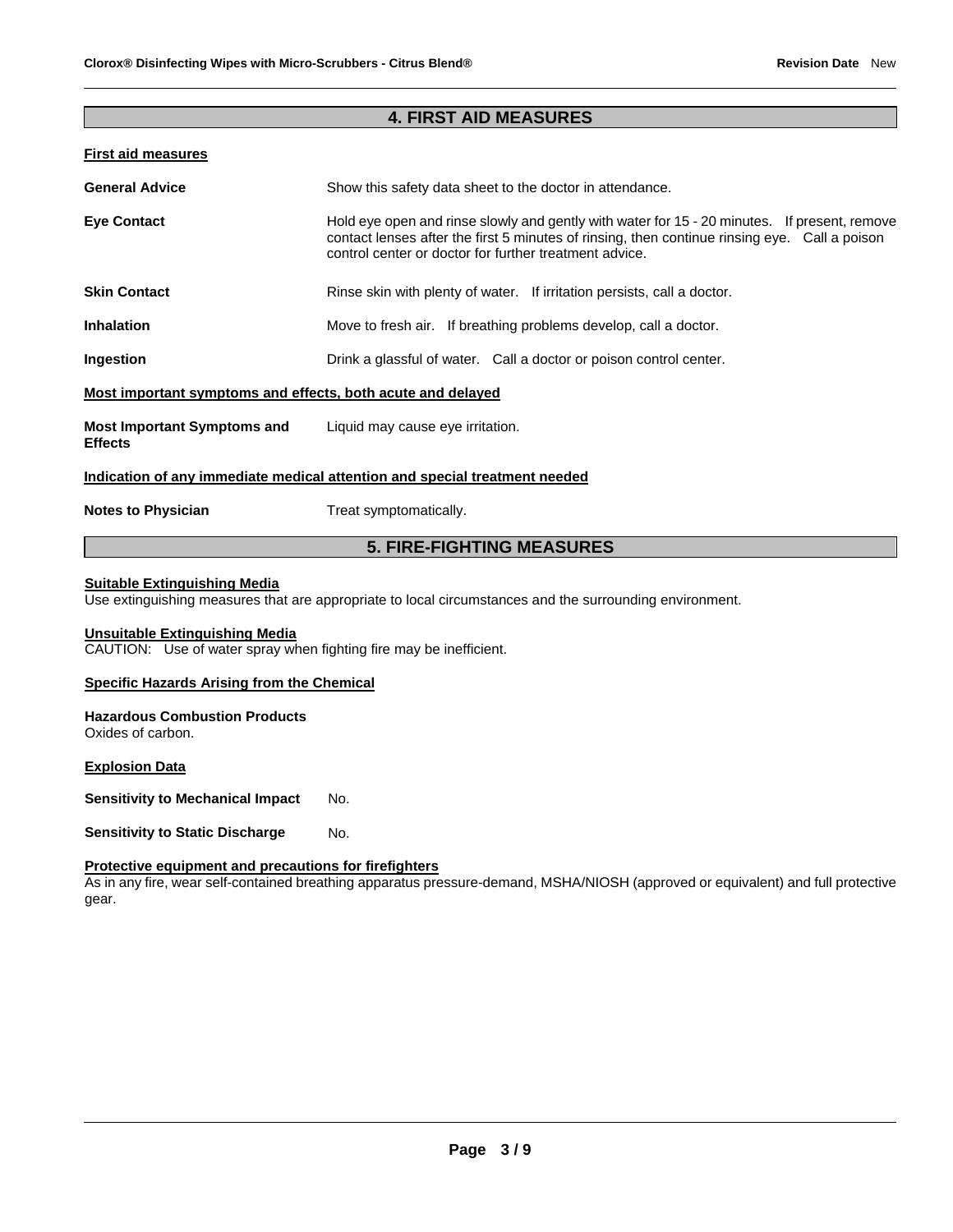# **6. ACCIDENTAL RELEASE MEASURES**

#### **Personal precautions, protective equipment and emergency procedures**

| <b>Personal Precautions</b>                          | Avoid contact with eyes.                                                                                                                                     |  |
|------------------------------------------------------|--------------------------------------------------------------------------------------------------------------------------------------------------------------|--|
| <b>Other Information</b>                             | Refer to protective measures listed in Sections 7 and 8.                                                                                                     |  |
| <b>Environmental precautions</b>                     |                                                                                                                                                              |  |
| <b>Environmental Precautions</b>                     | See Section 12 for additional ecological information.                                                                                                        |  |
| Methods and material for containment and cleaning up |                                                                                                                                                              |  |
| <b>Methods for Containment</b>                       | Prevent further leakage or spillage if safe to do so.                                                                                                        |  |
| <b>Methods for Cleaning Up</b>                       | Containerize. Wash residual down to sanitary sewer. Contact the sanitary treatment<br>facility in advance to assure ability to process washed-down material. |  |
|                                                      | 7. HANDLING AND STORAGE                                                                                                                                      |  |
| <b>Precautions for safe handling</b>                 |                                                                                                                                                              |  |

Handling **Handle in accordance with good industrial hygiene and safety practice. Avoid contact with** eyes, skin, and clothing. Do not eat, drink, or smoke when using this product.

## **Conditions for safe storage, including any incompatibilities**

| Storage | Keep containers tightly closed in a dry, cool, and well-ventilated place. |
|---------|---------------------------------------------------------------------------|

**Incompatible Products** None known.

# **8. EXPOSURE CONTROLS/PERSONAL PROTECTION**

## **Control parameters**

## **Exposure Guidelines**

| <b>Chemical Name</b>                                                                          | <b>ACGIH TLV</b> | <b>OSHA PEL</b> | <b>NIOSH IDLH</b> |
|-----------------------------------------------------------------------------------------------|------------------|-----------------|-------------------|
| Ethylene glycol monohexyl ether<br>112-25-4                                                   | None             | None            | None              |
| n-Alkyl (68% C12, 32% C14) dimethyl<br>ethylbenzyl ammonium chloride<br>85409-23-0            | None             | None            | None              |
| n-Alkyl (5% C12, 60% C14, 30% C16, 5% C18)<br>dimethyl benzyl ammonium chloride<br>53516-76-0 | None             | None            | None              |

*ACGIH TLV: American Conference of Governmental Industrial Hygienists - Threshold Limit Value. OSHA PEL: Occupational Safety and Health Administration - Permissible Exposure Limits. NIOSH IDLH: Immediately Dangerous to Life or Health.*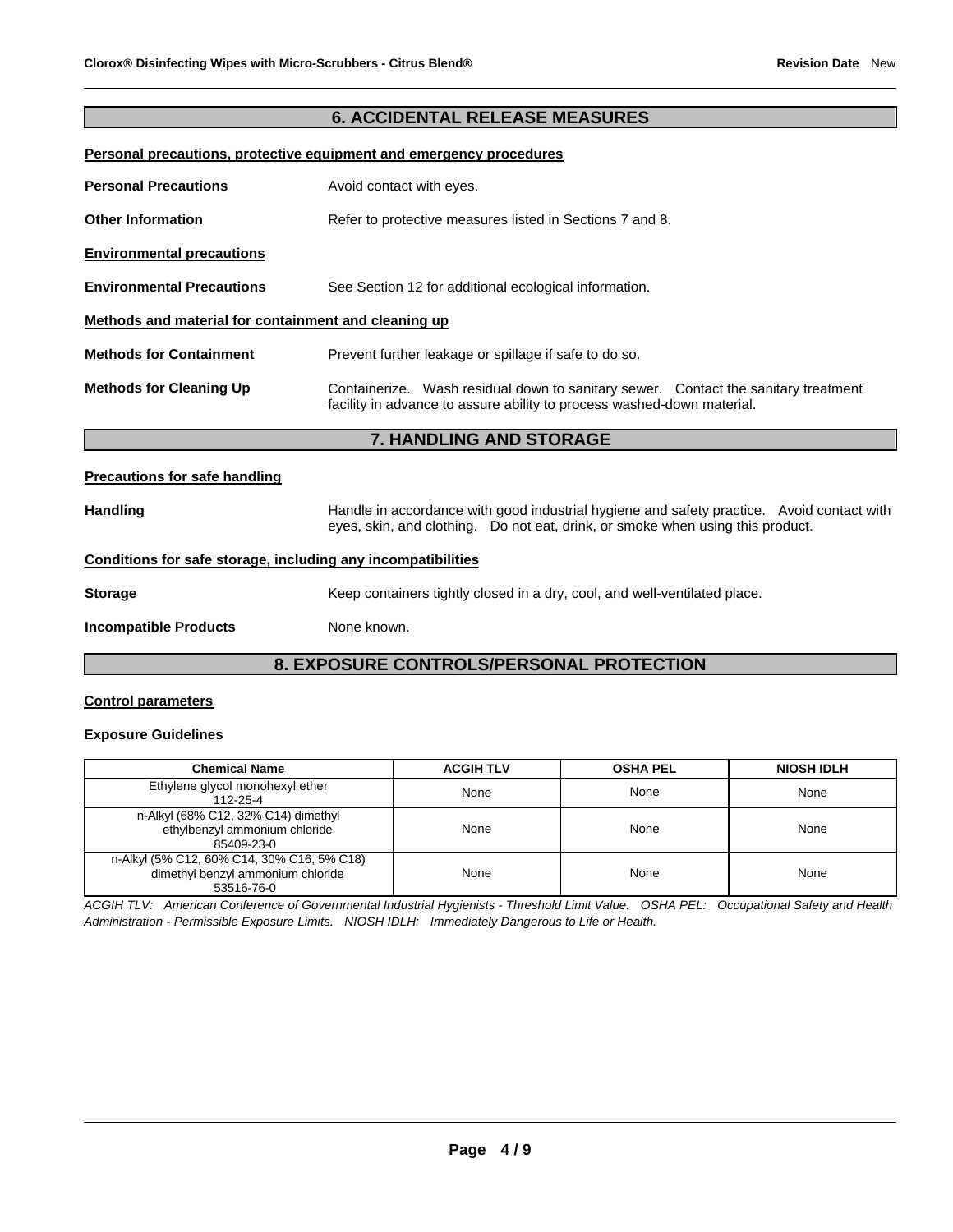# **Appropriate engineering controls**

| <b>Engineering Measures</b>     | <b>Showers</b><br>Eyewash stations<br><b>Ventilation systems</b>                                                                               |
|---------------------------------|------------------------------------------------------------------------------------------------------------------------------------------------|
|                                 | Individual protection measures, such as personal protective equipment                                                                          |
| <b>Eye/Face Protection</b>      | No special protective equipment required.                                                                                                      |
| <b>Skin and Body Protection</b> | No special protective equipment required.                                                                                                      |
| <b>Respiratory Protection</b>   | No protective equipment is needed under normal use conditions.<br>If irritation is experienced,<br>ventilation and evacuation may be required. |
| <b>Hygiene Measures</b>         | Handle in accordance with good industrial hygiene and safety practice.                                                                         |

# **9. PHYSICAL AND CHEMICAL PROPERTIES**

# **Physical and Chemical Properties**

| <b>Physical State</b>                                   | Thin liquid absorbed into non-woven<br>wipes       |                        |                          |
|---------------------------------------------------------|----------------------------------------------------|------------------------|--------------------------|
| Appearance                                              | Clear liquid absorbed into non-woven Odor<br>wipes |                        | Citrus, lemon, lime      |
| Color                                                   | Colorless liquid - white non-woven<br>wipes        | <b>Odor Threshold</b>  | No information available |
| <b>Property</b>                                         | <b>Values</b>                                      | <b>Remarks/ Method</b> |                          |
| рH                                                      | 6 - 9 (liquid)                                     | None known             |                          |
| Melting/freezing point                                  | No data available                                  | None known             |                          |
| Boiling point / boiling range                           | No data available                                  | None known             |                          |
| <b>Flash Point</b>                                      | No data available                                  | None known             |                          |
| <b>Evaporation rate</b>                                 | No data available                                  | None known             |                          |
| Flammability (solid, gas)                               | No data available                                  | None known             |                          |
| <b>Flammability Limits in Air</b>                       |                                                    |                        |                          |
| <b>Upper flammability limit</b>                         | No data available                                  | None known             |                          |
| Lower flammability limit                                | No data available                                  | None known             |                          |
| Vapor pressure                                          | No data available                                  | None known             |                          |
| <b>Vapor density</b>                                    | No data available                                  | None known             |                          |
| <b>Specific Gravity</b>                                 | $~1.0$ (liquid)                                    | None known             |                          |
| <b>Water Solubility</b>                                 | Complete (liquid)                                  | None known             |                          |
| Solubility in other solvents                            | No data available                                  | None known             |                          |
| Partition coefficient: n-octanol/waterNo data available |                                                    | None known             |                          |
| <b>Autoignition temperature</b>                         | No data available                                  | None known             |                          |
| <b>Decomposition temperature</b>                        | No data available                                  | None known             |                          |
| <b>Kinematic viscosity</b>                              | No data available                                  | None known             |                          |
| <b>Dynamic viscosity</b>                                | No data available                                  | None known             |                          |
| <b>Explosive Properties</b>                             | Not explosive                                      |                        |                          |
| <b>Oxidizing Properties</b>                             | No data available                                  |                        |                          |
| <b>Other Information</b>                                |                                                    |                        |                          |
| <b>Softening Point</b>                                  | No data available                                  |                        |                          |
| <b>VOC Content (%)</b>                                  | No data available                                  |                        |                          |
| <b>Particle Size</b>                                    | No data available                                  |                        |                          |
| <b>Particle Size Distribution</b>                       | No data available                                  |                        |                          |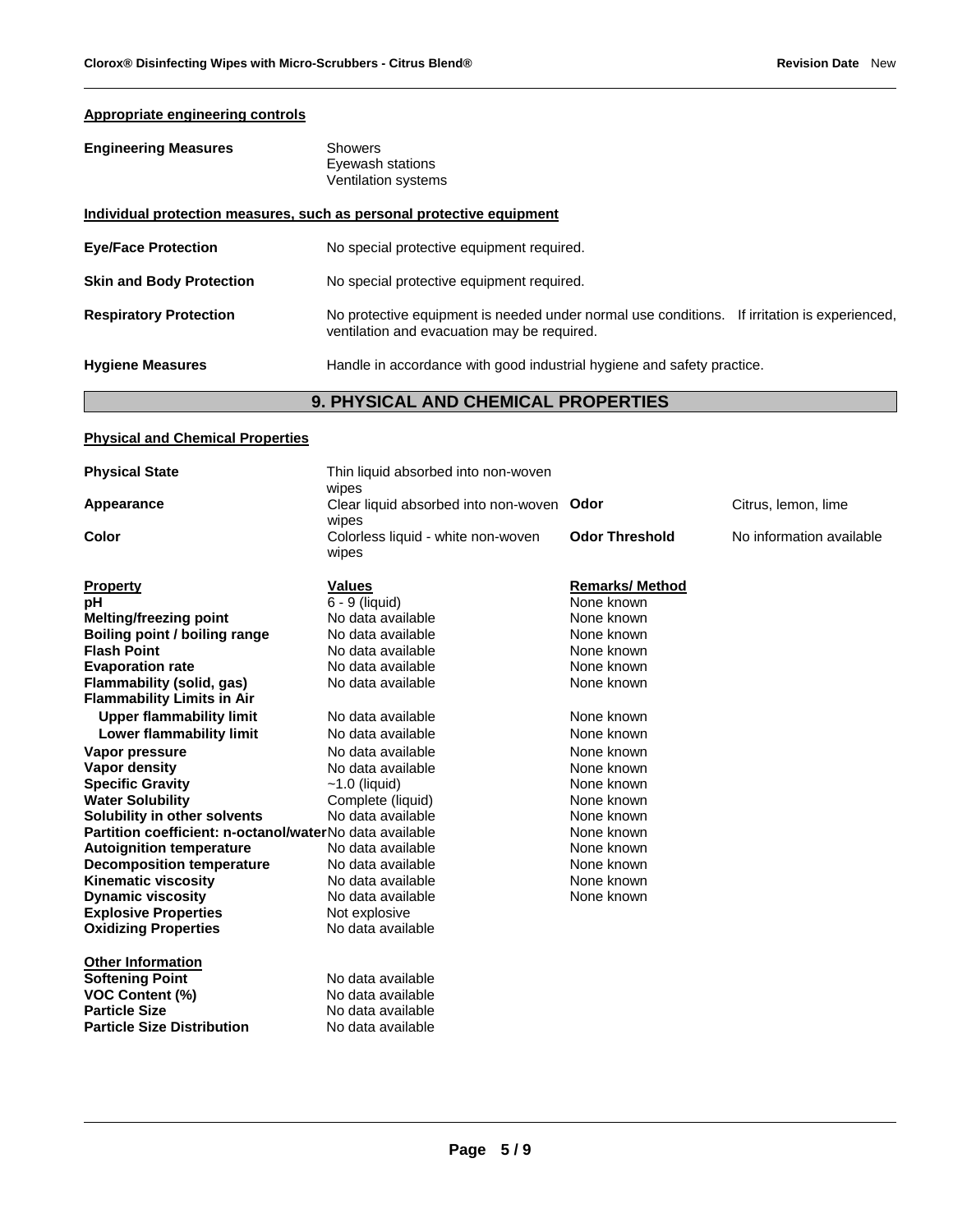# **10. STABILITY AND REACTIVITY**

# **Reactivity**

No data available.

#### **Chemical stability**

Stable under recommended storage conditions.

## **Possibility of Hazardous Reactions**

None under normal processing.

#### **Conditions to avoid**

None known based on information supplied.

#### **Incompatible materials**

None known.

## **Hazardous Decomposition Products**

None known.

# **11. TOXICOLOGICAL INFORMATION**

## **Information on likely routes of exposure**

| <b>Product Information</b> | $\blacksquare$                                                                                  |
|----------------------------|-------------------------------------------------------------------------------------------------|
| <b>Inhalation</b>          | Exposure to vapor or mist may irritate respiratory tract.                                       |
| <b>Eve Contact</b>         | Liquid may cause irritation.                                                                    |
| <b>Skin Contact</b>        | Liquid may cause slight irritation.                                                             |
| Ingestion                  | Ingestion of liquid may cause slight irritation to mucous membranes and gastrointestinal tract. |

## **Component Information**

| <b>Chemical Name</b>                        | ∟D50 Oral       | <b>LD50 Dermal</b> | <b>LC50 Inhalation</b> |
|---------------------------------------------|-----------------|--------------------|------------------------|
| Ethylene glycol monohexyl ether<br>112-25-4 | 739 mg/kg (Rat) | 721 mg/kg (Rabbit) | >0.5 mg/L (Rat, 4 h)   |

## **Information on toxicological effects**

| <b>Symptoms</b>                                                                            | Liquid may cause redness and tearing of eyes.                                           |  |
|--------------------------------------------------------------------------------------------|-----------------------------------------------------------------------------------------|--|
| Delayed and immediate effects as well as chronic effects from short and long-term exposure |                                                                                         |  |
| <b>Sensitization</b>                                                                       | No information available.                                                               |  |
| <b>Mutagenic Effects</b>                                                                   | No information available.                                                               |  |
| Carcinogenicity                                                                            | None of the ingredients in this product are on the IARC, OSHA, or NTP carcinogen lists. |  |
| <b>Reproductive Toxicity</b>                                                               | No information available.                                                               |  |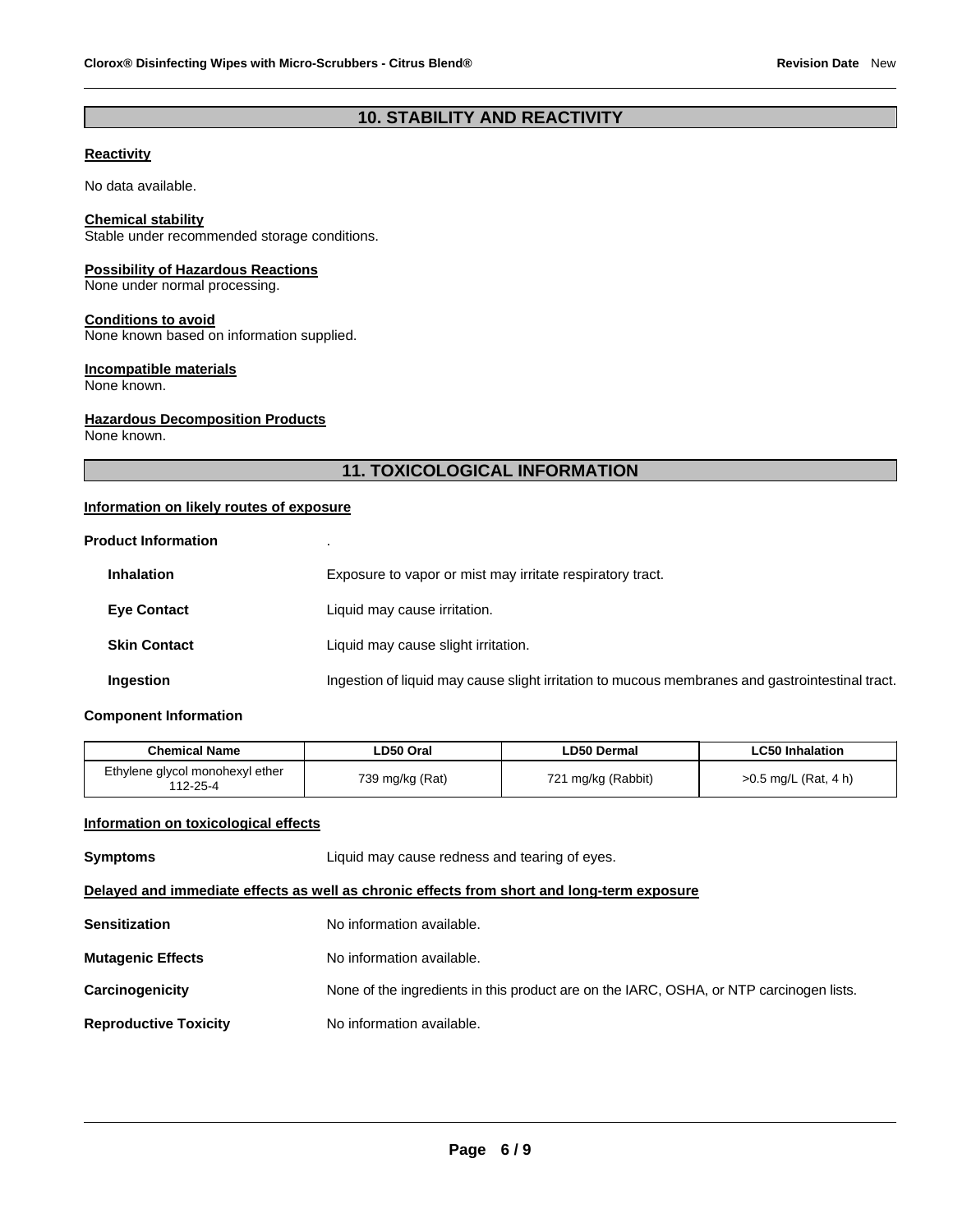| <b>STOT - single exposure</b>   | No information available.                                    |
|---------------------------------|--------------------------------------------------------------|
| <b>STOT</b> - repeated exposure | No information available.                                    |
| <b>Chronic Toxicity</b>         | No known effect based on information supplied.               |
| <b>Target Organ Effects</b>     | Respiratory system, eyes, skin, gastrointestinal tract (GI). |
| <b>Aspiration Hazard</b>        | No information available.                                    |

## **Numerical measures of toxicity - Product Information**

**ATEmix (oral)** 40.1 g/kg

#### **ATEmix (dermal)** 59.8 g/kg

# **12. ECOLOGICAL INFORMATION**

## **Ecotoxicity**

No information available.

## **Persistence and Degradability**

No information available.

## **Bioaccumulation**

No information available.

#### **Other adverse effects**

No information available.

# **13. DISPOSAL CONSIDERATIONS**

## **Disposal methods**

Dispose of in accordance with all applicable federal, state, and local regulations.

## **Contaminated Packaging**

Do not reuse empty containers. Dispose of in accordance with all applicable federal, state, and local regulations.

## **14. TRANSPORT INFORMATION**

| <u>DOT</u>      | Not regulated. |
|-----------------|----------------|
| <u>TDG</u>      | Not regulated. |
| <u>ICAO</u>     | Not regulated. |
| <b>IATA</b>     | Not regulated  |
| <b>IMDG/IMO</b> | Not regulated  |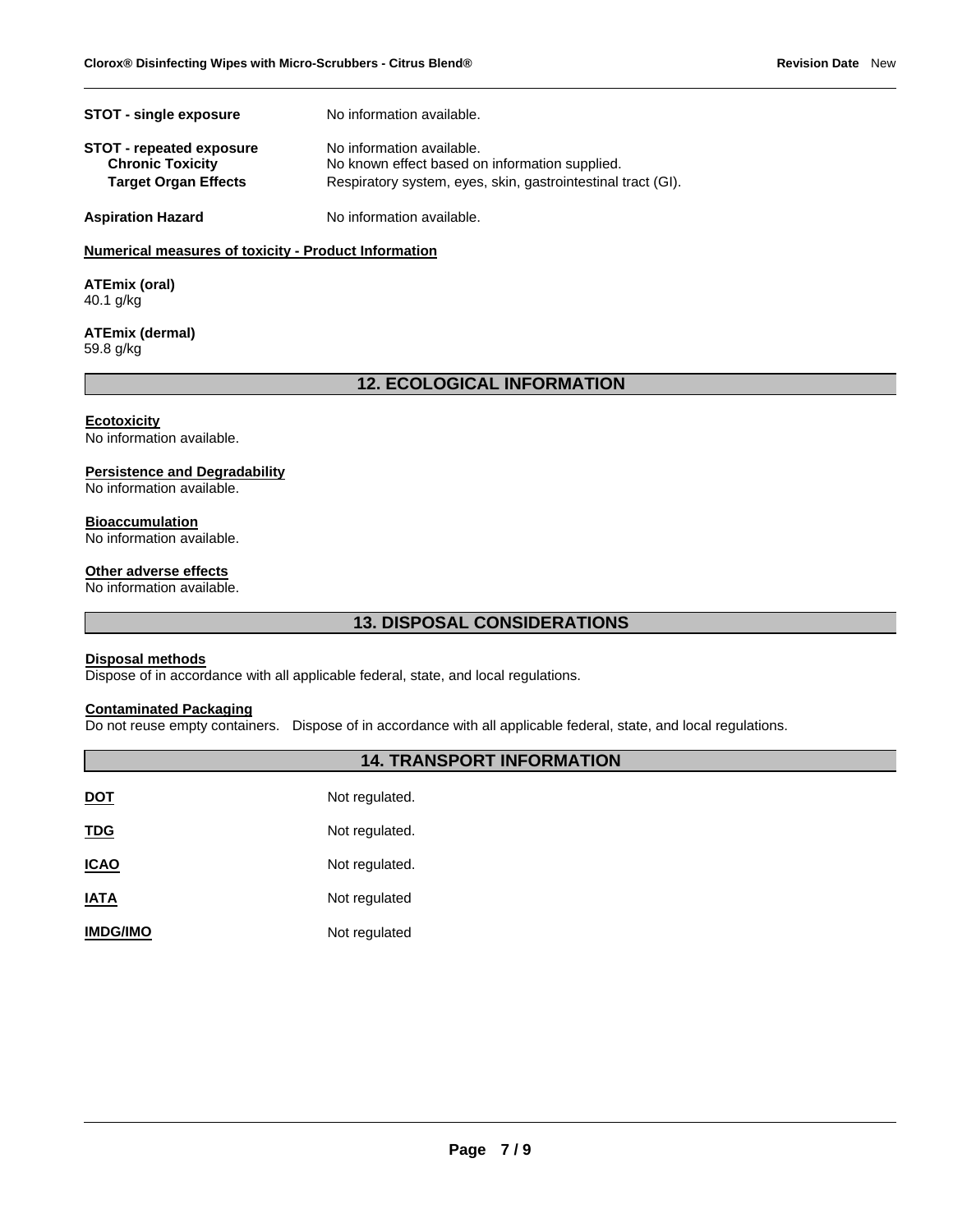# **15. REGULATORY INFORMATION**

### **Chemical Inventories**

| <b>TSCA</b>     | All components of this product are either on the TSCA 8(b) Inventory or otherwise exempt<br>from listing. |
|-----------------|-----------------------------------------------------------------------------------------------------------|
| <b>DSL/NDSL</b> | All components are on the DSL or NDSL.                                                                    |

**TSCA** - United States Toxic Substances Control Act Section 8(b) Inventory **DSL/NDSL** - Canadian Domestic Substances List/Non-Domestic Substances List

## **U.S. Federal Regulations**

#### **SARA 313**

Section 313 of Title III of the Superfund Amendments and Reauthorization Act of 1986 (SARA). This product contains a chemical which is subject to the reporting requirements of the Act and Title 40 of the Code of Federal Regulations, Part 372.

| Chemical                                     | <b>AS No.</b>  | Weight % | Value (%) |  |  |
|----------------------------------------------|----------------|----------|-----------|--|--|
| Name                                         |                | 70       | Threshold |  |  |
| -thvlene<br>ether<br>l monohexvl<br>alvcol . | <b>OE</b><br>` |          | <b></b>   |  |  |

# **SARA 311/312 Hazard Categories**

| <b>Acute Health Hazard</b>               | No. |
|------------------------------------------|-----|
| <b>Chronic Health Hazard</b>             | No. |
| <b>Fire Hazard</b>                       | No. |
| <b>Sudden Release of Pressure Hazard</b> | No. |
| <b>Reactive Hazard</b>                   | N٥. |

## **CWA (Clean Water Act)**

This product does not contain any substances that are regulated pollutants pursuant to the Clean Water Act (40 CFR 122.21 and 40 CFR 122.42)

## **CERCLA**

This product does not contain any substances regulated as a hazardous substance under the Comprehensive Environmental Response Compensation and Liability Act (CERCLA) (40 CFR 302) or the Superfund Amendments and Reauthorization Act (SARA) (40 CFR 355). There may be specific reporting requirements at the local, regional, or state level pertaining to releases of this material.

## **EPA Statement**

This chemical is a pesticide product registered by the Environmental Protection Agency and is subject to certain labeling requirements under federal pesticide law. These requirements differ from the classification criteria and hazard information required for safety data sheets and for workplace labels of non-pesticide chemicals. Following is the hazard information as required on the pesticide label:

**CAUTION:** Causes moderate eye irritation. Avoid contact with eyes or clothing. Wash thoroughly with soap and water after handling.